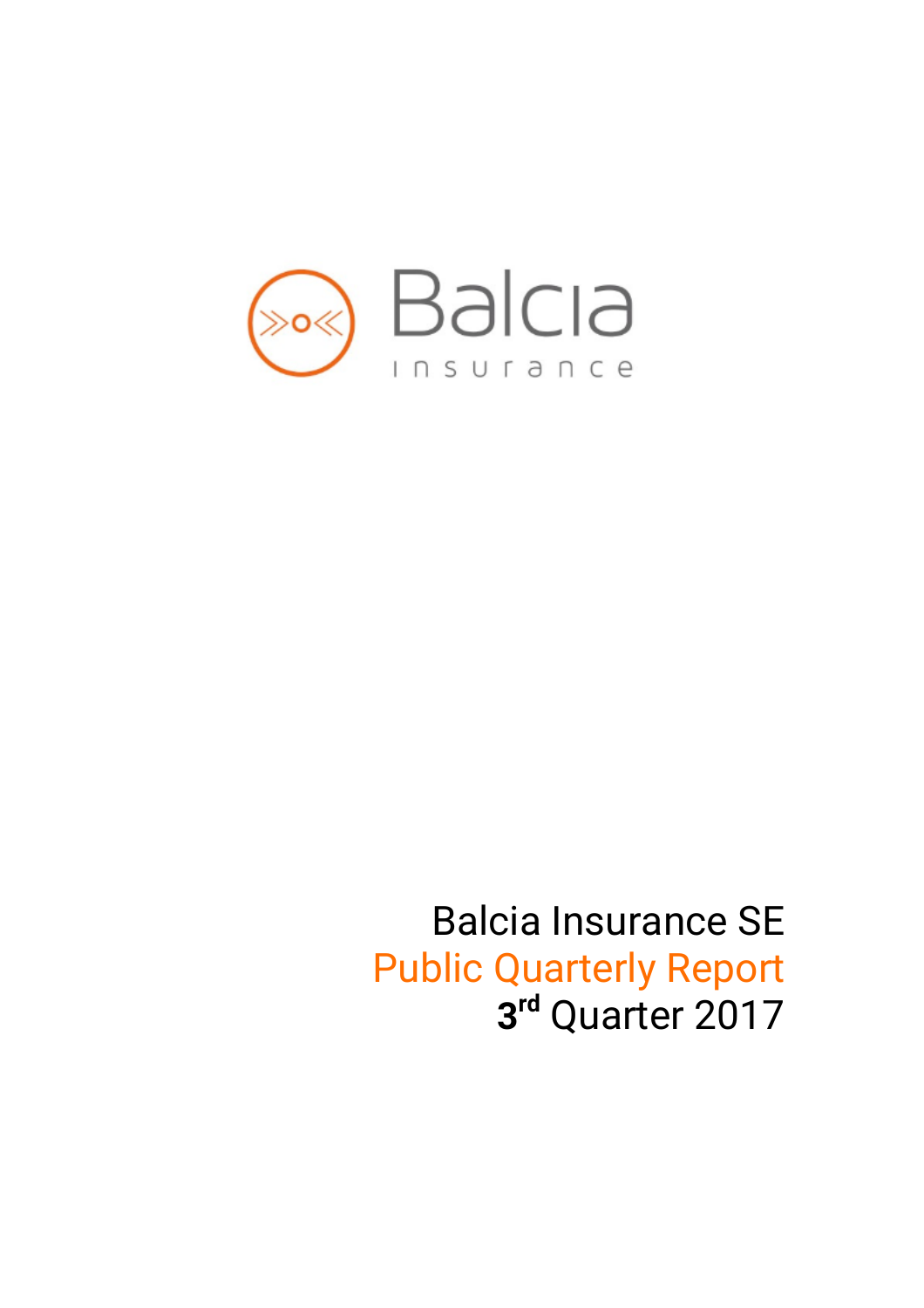The Report prepared in accordance with the Financial and Capital Market Commission Regulations No. 147 "Regulations on Preparation of Public Quarterly Reports of the Insurers" of 31 August 2016.

The Report includes summarised information on the Company's activities over **3 quarters of 2017**. This information is comparable with the previous reporting period.

#### **Company information**

| <b>Name of the Company</b>                           | Balcia Insurance SE (former name BTA Insurance<br>Company SE, until 02.11.2016)                                                                                                                                                                                                              |
|------------------------------------------------------|----------------------------------------------------------------------------------------------------------------------------------------------------------------------------------------------------------------------------------------------------------------------------------------------|
| Legal status                                         | European Company                                                                                                                                                                                                                                                                             |
| Number, place and date of<br>registration            | 40003159840, Riga, 1993                                                                                                                                                                                                                                                                      |
| <b>Address</b>                                       | K. Valdemara 63, Riga                                                                                                                                                                                                                                                                        |
| <b>Members of the Board and their</b><br>positions   | Lauris Boss - Chairman of the Board<br>Kaspars Ummers - Board member<br>Dita Daukste - Board member (till 02.05.2017)                                                                                                                                                                        |
| <b>Members of the Council and their</b><br>positions | Gints Dandzbergs - Chairman of the Council<br>Pauls Dandzbergs - Deputy Chairman of the Council<br>Marts Dandzbergs - Deputy Chairman of the Council<br>Andrejs Galanders - Member of the Council<br>Agris Dambenieks - Member of the Council<br>Bronislaw Woznialis - Member of the Council |
| <b>Reporting Period</b>                              | $01.01.2017 - 30.09.2017$                                                                                                                                                                                                                                                                    |

**Shareholders**

| $1.01.2017 - 30.09.2017$ |
|--------------------------|
|                          |

| <b>Shareholder</b>                 | <b>Number of</b><br>shares | % of the share<br>capital |
|------------------------------------|----------------------------|---------------------------|
| <b>B5 Holding Limited</b>          | 26 498                     | 26.50%                    |
| <b>HTT Holding Company Limited</b> | 25815                      | 25.82%                    |
| <b>MDA Holding Limited</b>         | 9797                       | 9.80%                     |
| <b>TIA AS</b>                      | 9578                       | 9.58%                     |
| <b>B6 Holding Limited</b>          | 9051                       | 9.05%                     |
| Other entities                     | 19 261                     | 19.25%                    |

| Face value of one share         | 142.20 EUR     |
|---------------------------------|----------------|
| <b>Subscribed share capital</b> | 14 220 000 EUR |
| Paid-up share capital           | 14 220 000 EUR |

### **Foreign branches**

Germany, Senefelderstr. 17, 63322 Rödermark United Kingdom, 3B Westwood House, Greenwood Business Centre, Reget Road, Salford, Manchester M5 France, 86 rue Anatole France, 92300 Levallois-Perret, Paris Poland, Al. Jerozolimskie 136 02-305 Warszawa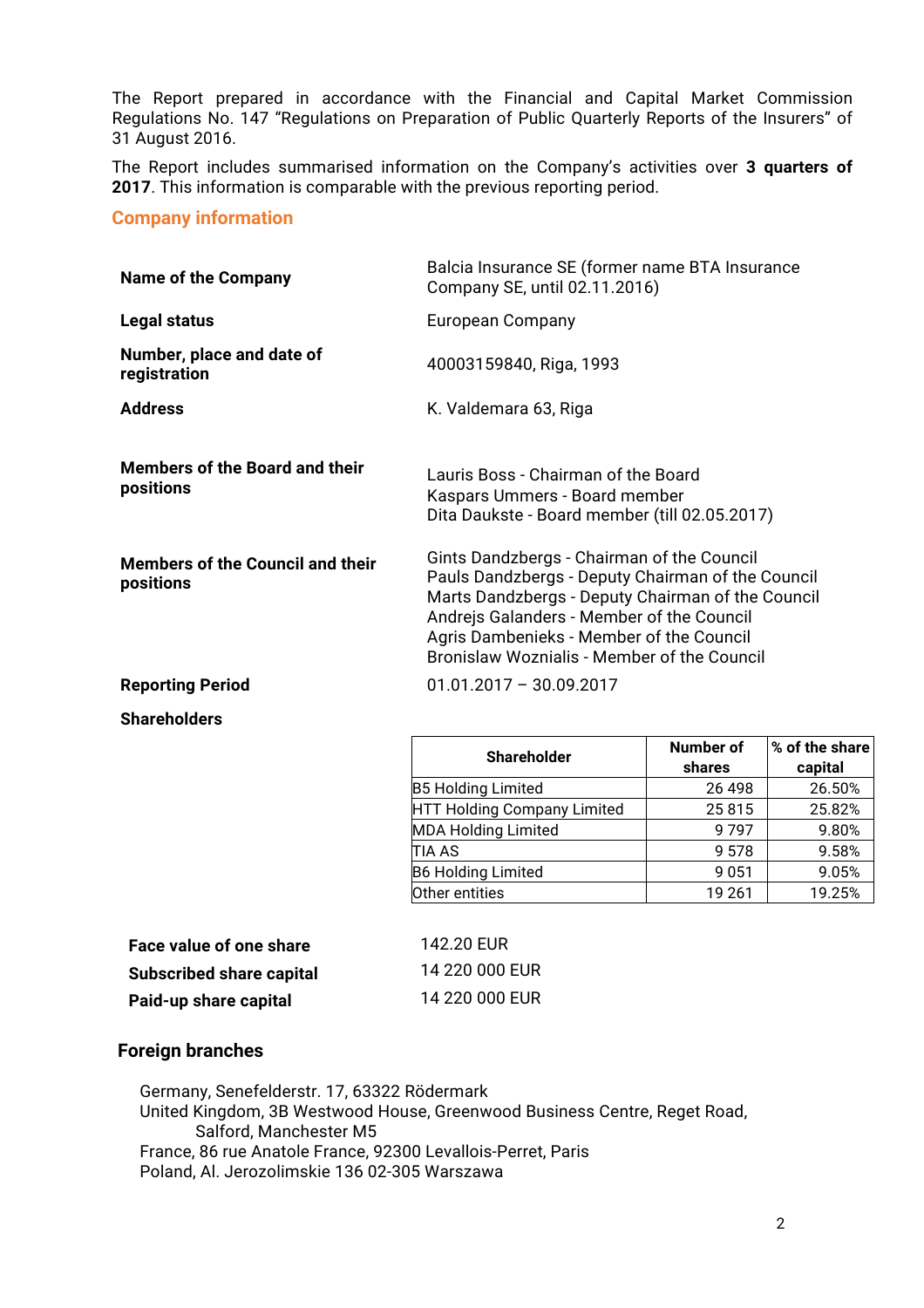| Item                                                                                                                                                           | For the<br>Reporting<br>Period | For the<br>Respective<br>Period of<br>Previous<br>Reporting<br>Year |
|----------------------------------------------------------------------------------------------------------------------------------------------------------------|--------------------------------|---------------------------------------------------------------------|
| Earned premiums                                                                                                                                                | 61 564 880                     | 35 173 335                                                          |
| Other technical income, net                                                                                                                                    | 705 215                        | 924 191                                                             |
| Incurred claims, net                                                                                                                                           | (37642157)                     | (23942077)                                                          |
| Changes in other technical reserves                                                                                                                            |                                |                                                                     |
| Gratuities, net                                                                                                                                                |                                |                                                                     |
| Net operating expenses                                                                                                                                         | (20699185)                     | (13609946)                                                          |
| Other technical expenses, net                                                                                                                                  | (2927383)                      | (981321)                                                            |
| Changes in equalization reserves                                                                                                                               |                                |                                                                     |
| Investment management expenses and commission payments                                                                                                         | (151 223)                      | (131854)                                                            |
| Net interest income and dividend income                                                                                                                        | 318 538                        | 1 472 185                                                           |
| Net realized profit/(loss) from the amortized cost of financial assets<br>and financial liabilities                                                            |                                |                                                                     |
| Net realized profit/(loss) from available for sale financial assets                                                                                            |                                |                                                                     |
| Net profit/(loss) from financial assets and financial liabilities held for<br>trading                                                                          |                                |                                                                     |
| Net profit/(loss) from the financial assets and financial liabilities<br>classified at fair value through profit and loss                                      | 1 224 355                      | 103 848 562                                                         |
| Revaluation result of foreign currencies                                                                                                                       | (49931)                        | (89 561)                                                            |
| Profit/(loss) from derecognition of tangible assets, investments in<br>buildings for ensuring own activities, investments in property and<br>intangible assets |                                |                                                                     |
| Depreciation                                                                                                                                                   | (677268)                       | (557379)                                                            |
| Impairment result                                                                                                                                              | 13863                          | 9 3 6 5                                                             |
| Profit/(loss) for the reporting period before taxes                                                                                                            | 1679704                        | 102 115 500                                                         |
| Corporate income tax                                                                                                                                           |                                |                                                                     |
| Profit/(loss) before taxes for the reporting period                                                                                                            | 1679704                        | 102 115 500                                                         |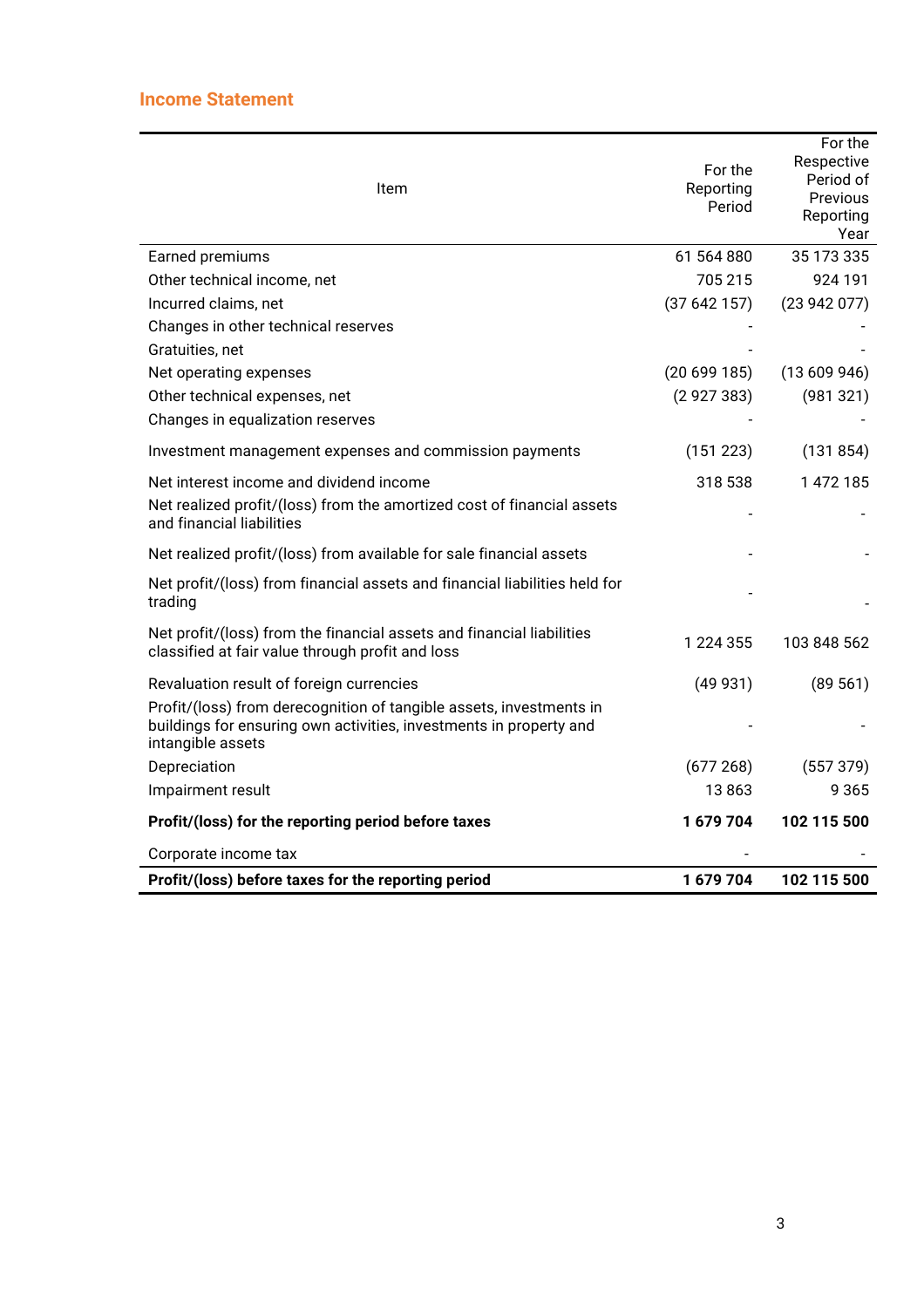# **Indicators by Type of Insurance**

l.

|                                                                                            | <b>Gross Premiums Written</b> |                        |                                                       | Gross Insurance Claims Paid |                        |                                                          |                              |
|--------------------------------------------------------------------------------------------|-------------------------------|------------------------|-------------------------------------------------------|-----------------------------|------------------------|----------------------------------------------------------|------------------------------|
| Type of Insurance                                                                          | Total                         | Contracts in<br>Latvia | including<br>contracts<br>with private<br>individuals | Total                       | Contracts in<br>Latvia | including<br>contracts<br>with<br>private<br>individuals | Net<br>operating<br>expenses |
| Accident insurance                                                                         | 1682886                       | 29 268                 |                                                       | 40756                       |                        |                                                          | 503 974                      |
| Health Insurance                                                                           |                               |                        |                                                       |                             |                        |                                                          |                              |
| Motor vehicle insurance (other<br>than railway)                                            | 3 277 365                     | 486 979                |                                                       | 1 484 723                   | 67023                  | 39 659                                                   | 744 077                      |
| Railway transport insurance                                                                |                               |                        |                                                       |                             |                        |                                                          |                              |
| Aircraft insurance                                                                         |                               |                        |                                                       |                             |                        |                                                          |                              |
| <b>Vessel insurance</b>                                                                    | 572                           |                        |                                                       |                             |                        |                                                          | (30)                         |
| Cargo insurance                                                                            | 2611                          |                        |                                                       |                             |                        |                                                          | 531                          |
| Property insurance against fire<br>and natural disaster damages<br>and against other risks | 14 602 362                    | 699 464                | 88 581                                                | 4889853                     | 1 541 276              | 1110000                                                  | 4 0 6 0 4 3 8                |
| Civil liability insurance of<br>motor vehicle owners                                       | 51 939 513                    |                        |                                                       | 21 102 703                  | 228 552                | 183829                                                   | 14 853 685                   |
| Civil liability insurance of<br>aircraft owners                                            |                               |                        |                                                       |                             |                        |                                                          |                              |
| Civil liability insurance of<br>vessel owners                                              | 414                           |                        |                                                       |                             |                        |                                                          | (203)                        |
| General civil liability insurance                                                          | 923 959                       | 531 397                |                                                       | 371 034                     | 337853                 | 26 138                                                   | 150 051                      |
| Loan insurance                                                                             |                               |                        |                                                       |                             |                        |                                                          |                              |
| Guarantee insurance                                                                        | 792 054                       | 109 100                |                                                       | 2 514 051                   | 2 273 486              |                                                          | 101 966                      |
| Insurance of various financial<br>losses                                                   | 382 050                       |                        |                                                       |                             |                        |                                                          | 65857                        |
| Insurance of legal expenses                                                                |                               |                        |                                                       |                             |                        |                                                          |                              |
| Assistance insurance                                                                       | 920 091                       | 95 0 78                |                                                       | 271 096                     | 4670                   |                                                          | 218 837                      |
| <b>Total</b>                                                                               | 74 523 877                    | 1951286                | 88 581                                                | 30 674 216                  | 4 4 5 2 8 6 0          | 1 359 626                                                | 20 699 183                   |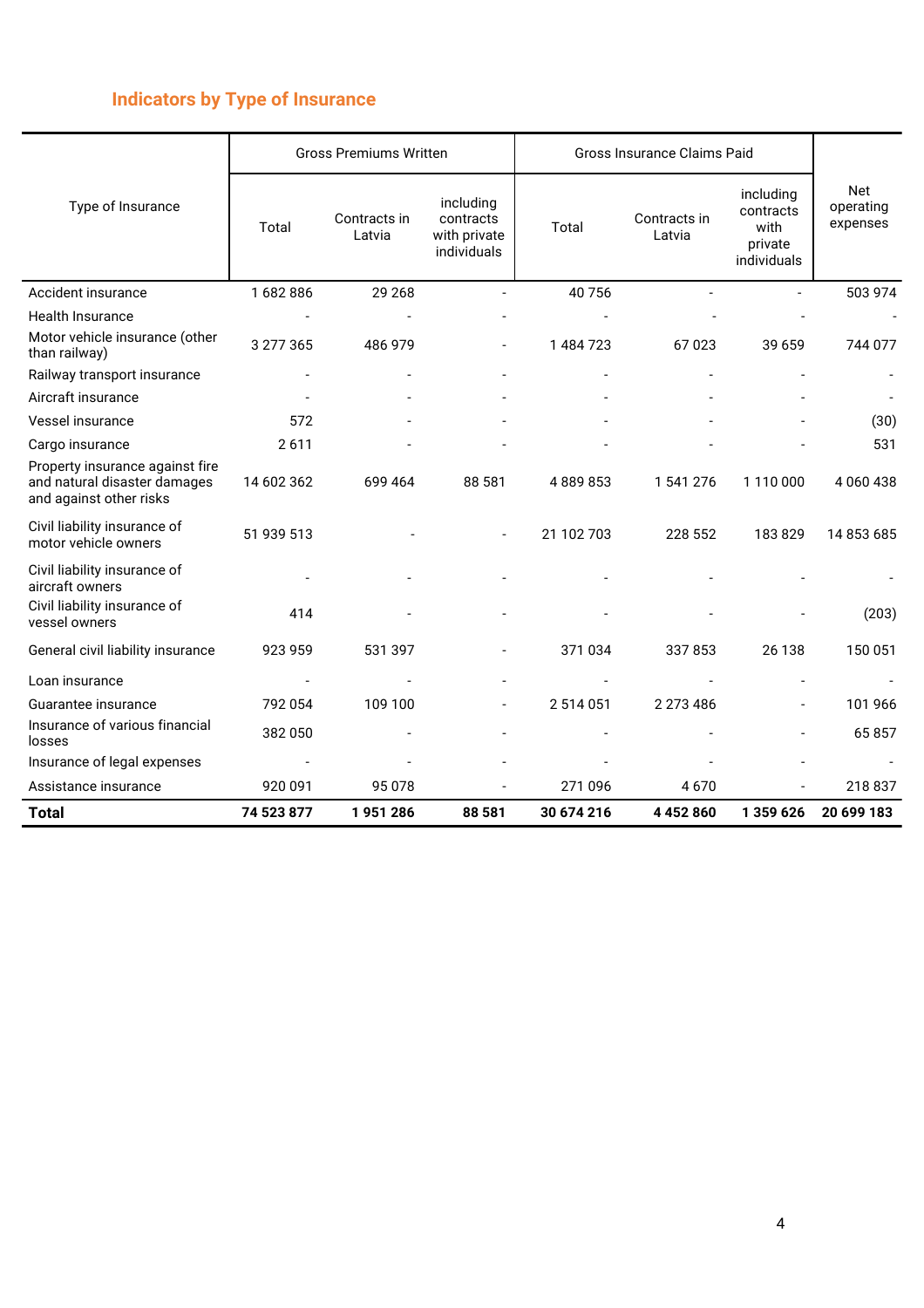| Type of Insurance                                                                       | Loss Indicator<br>(Accepted<br>Compensation<br>Claims, Net/Earned<br>Premiums, Net) | Expense Indicator<br>((Net Operating)<br>Expenses + Other<br>Technical<br>Expenses, Net -<br>Other technical<br>income, Net)/<br>Earned Premiums,<br>Net) | Combined<br>Indicator (Loss<br>Indicator+<br>Expense<br>Indicator) |
|-----------------------------------------------------------------------------------------|-------------------------------------------------------------------------------------|-----------------------------------------------------------------------------------------------------------------------------------------------------------|--------------------------------------------------------------------|
| Accident insurance                                                                      | 4.66%                                                                               | 31.43%                                                                                                                                                    | 36.09%                                                             |
| <b>Health Insurance</b>                                                                 |                                                                                     |                                                                                                                                                           |                                                                    |
| Motor vehicle insurance (other than railway)                                            | 61.05%                                                                              | 29.51%                                                                                                                                                    | 90.56%                                                             |
| Railway transport insurance                                                             |                                                                                     |                                                                                                                                                           |                                                                    |
| Aircraft insurance                                                                      |                                                                                     |                                                                                                                                                           |                                                                    |
| Vessel insurance                                                                        | (155.42%)                                                                           | (70.75%)                                                                                                                                                  | (226.17%)                                                          |
| Cargo insurance                                                                         | 8.41%                                                                               | 44.97%                                                                                                                                                    | 53.38%                                                             |
| Property insurance against fire and natural<br>disaster damages and against other risks | 46.74%                                                                              | 40.43%                                                                                                                                                    | 87.17%                                                             |
| Civil liability insurance of motor vehicle owners                                       | 61.07%                                                                              | 40.03%                                                                                                                                                    | 101.10%                                                            |
| Civil liability insurance of aircraft owners                                            |                                                                                     |                                                                                                                                                           |                                                                    |
| Civil liability insurance of vessel owners                                              |                                                                                     | (642.39%)                                                                                                                                                 | (642.39%)                                                          |
| General civil liability insurance                                                       | 21.69%                                                                              | 34.73%                                                                                                                                                    | 56.42%                                                             |
| Loan insurance                                                                          |                                                                                     |                                                                                                                                                           |                                                                    |
| Guarantee insurance                                                                     | 1423.51%                                                                            | 50.60%                                                                                                                                                    | 1474.11%                                                           |
| Insurance of various financial losses                                                   | (7.44%)                                                                             | 80.31%                                                                                                                                                    | 72.87%                                                             |
| Insurance of legal expenses                                                             |                                                                                     |                                                                                                                                                           |                                                                    |
| Assistance insurance                                                                    | 53.07%                                                                              | 30.87%                                                                                                                                                    | 83.94%                                                             |
| Total                                                                                   | 61.14%                                                                              | 39.48%                                                                                                                                                    | 100.62%                                                            |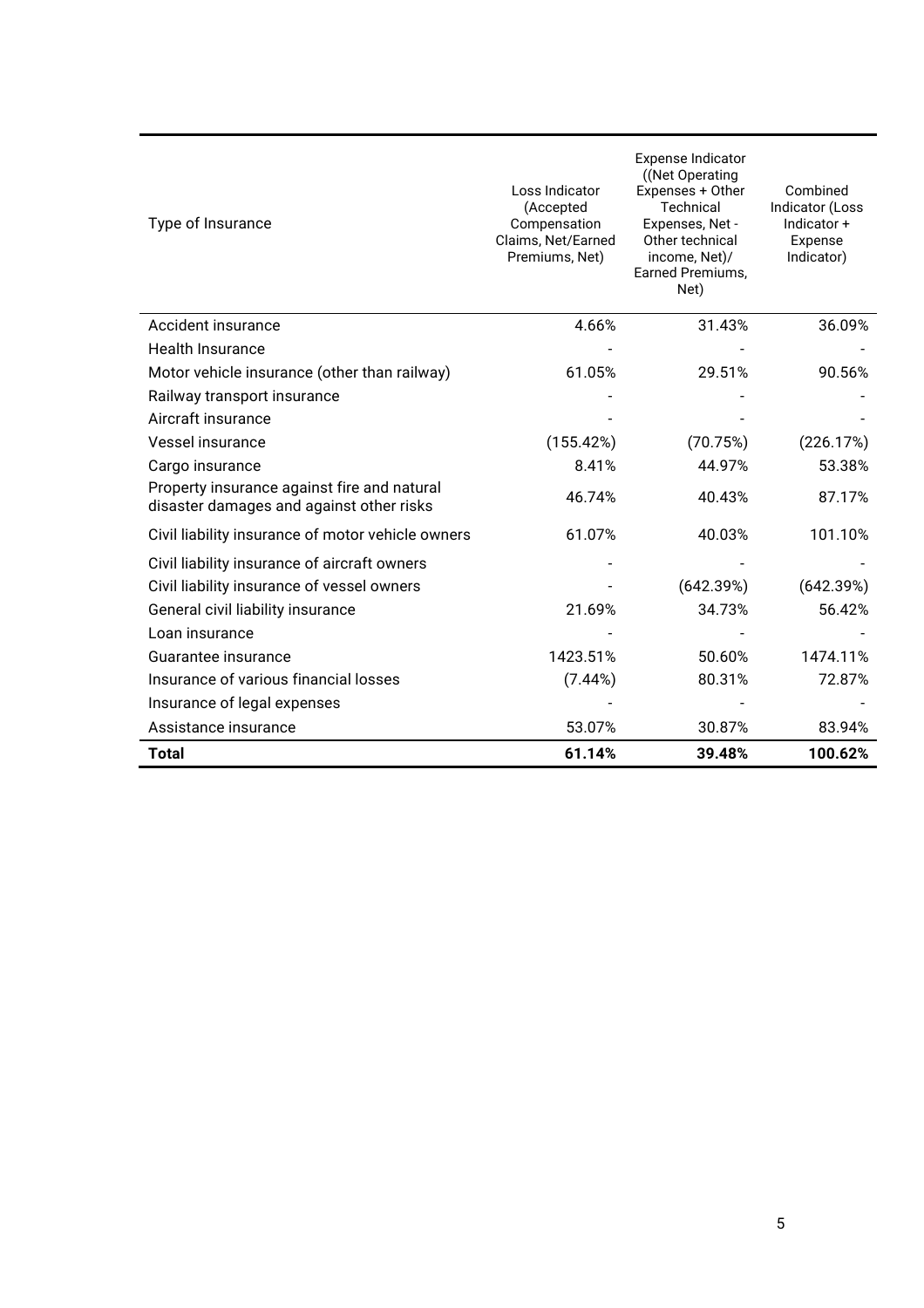# **Balance Sheet**

| Item                                                                         | Reporting<br>Period | Previous<br><b>Reporting Period</b> |
|------------------------------------------------------------------------------|---------------------|-------------------------------------|
| Signed but not paid-up share capital                                         |                     |                                     |
| Tangible assets                                                              | 522 655             | 540 356                             |
| Investments in land lots and buildings                                       | 6783227             | 6 901 761                           |
| Intangible assets                                                            | 953 092             | 730 253                             |
| Investments in share capital of related companies                            |                     |                                     |
| Investments in share capital of associated companies                         | 4873279             | 5 208 487                           |
| Financial assets held for trading                                            |                     |                                     |
| Classified as financial assets at fair value through profit<br>and loss      | 64 866 027          | 49 540 652                          |
| Financial assets available-for-sale                                          | 279 080             | 279 080                             |
| Held-to-maturity investments                                                 | 15 100 000          | 5 500 000                           |
| Loans granted and debtor debts                                               | 19 983 871          | 10 631 928                          |
| Accrued income and deferred expenses                                         | 16 723 205          | 13 274 239                          |
| Tax assets                                                                   | 553 909             | 553 909                             |
| Reinsurance contracts                                                        | 27 355 944          | 15 064 693                          |
| Cash on hand and claims on demand with credit<br>institutions                | 50 044 361          | 64 542 446                          |
| <b>Total assets</b>                                                          | 208 038 650         | 172 767 804                         |
| Capital and reserves                                                         | 56 051 136          | 58 929 098                          |
| Insurance liabilities                                                        | 133 112 757         | 101 556 389                         |
| <b>Subordinated liabilities</b>                                              |                     | 1700 000                            |
| Classified as financial liabilities at fair value through<br>profit and loss |                     |                                     |
| Financial liabilities at amortized cost                                      | 15 948 659          | 8 848 796                           |
| Provisions                                                                   | 322 390             | 304 021                             |
| <b>Tax liabilities</b>                                                       | 235 941             | 554 946                             |
| Accrued expenses and deferred income                                         | 2 367 767           | 874 554                             |
| <b>Total liabilities</b>                                                     | 151 987 514         | 113 838 706                         |
| <b>Total capital and reserves, and liabilities</b>                           | 208 038 650         | 172 767 804                         |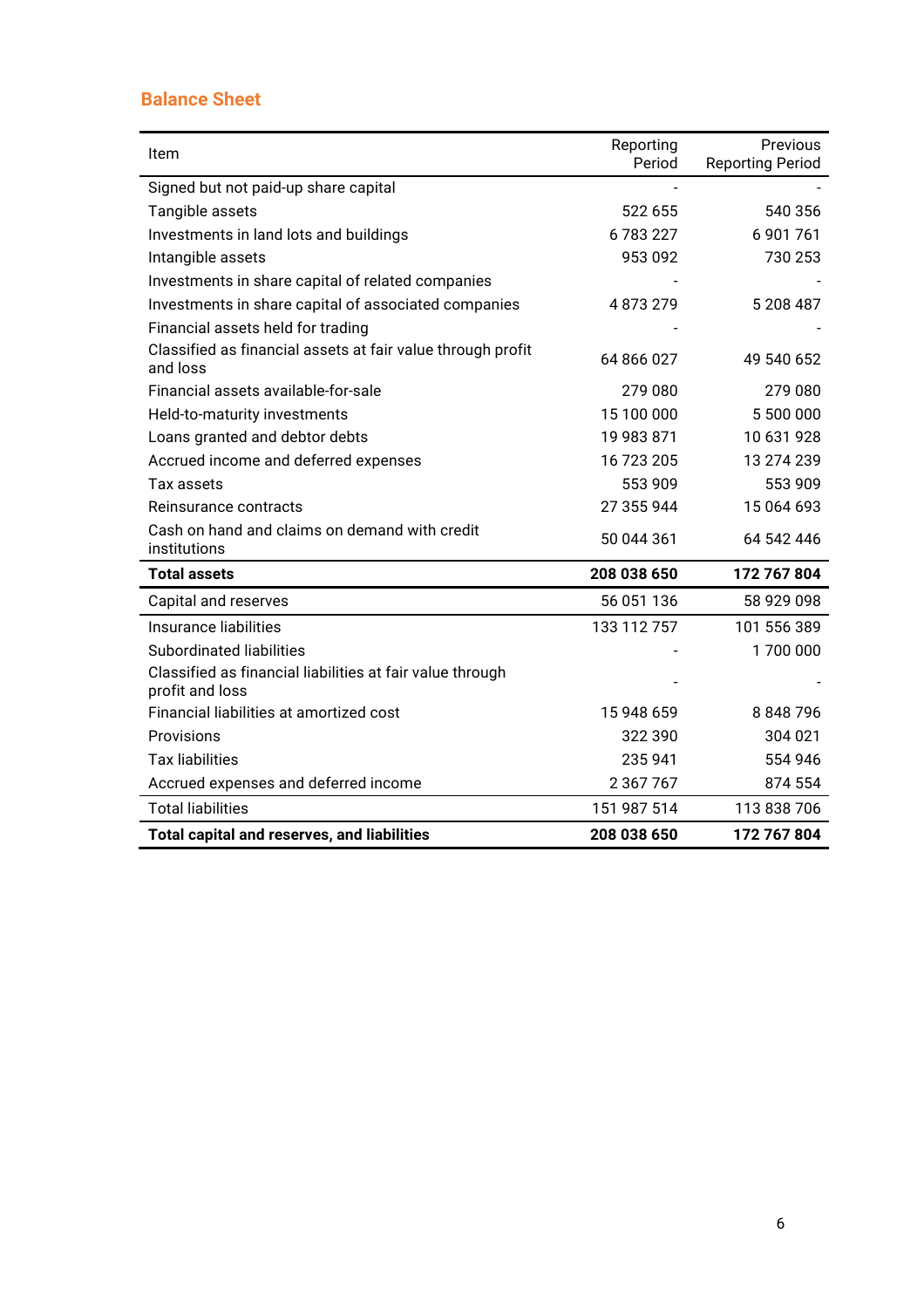# **The equity and the Solvency Capital Requirement calculation**

| ltem                                                                          | Reporting<br>Period |
|-------------------------------------------------------------------------------|---------------------|
| Basic own funds                                                               | 51 071 202          |
| Deductions of involvement in financial and credit institutions                |                     |
| The total basic own funds after deductions                                    | 51 071 202          |
| Additional own funds total                                                    |                     |
| The available and used own funds                                              |                     |
| Total the available own funds to comply with the Solvency Capital Requirement | 51 071 202          |
| Total the available own funds to comply with the Minimum Capital Requirement  | 46 923 274          |
| Total used own funds to comply with the Solvency Capital Requirement          | 51 071 202          |
| Total used own funds to comply with the Minimum Capital Requirements          | 46 923 274          |
| <b>The Solvency Capital Requirement</b>                                       | 40 189 688          |
| The Minimum Capital Requirement                                               | 16 761 335          |
| The own capital in the Solvency Capital Requirement                           | 127.08%             |
| The own capital in the Minimum Capital Requirement                            | 279.95%             |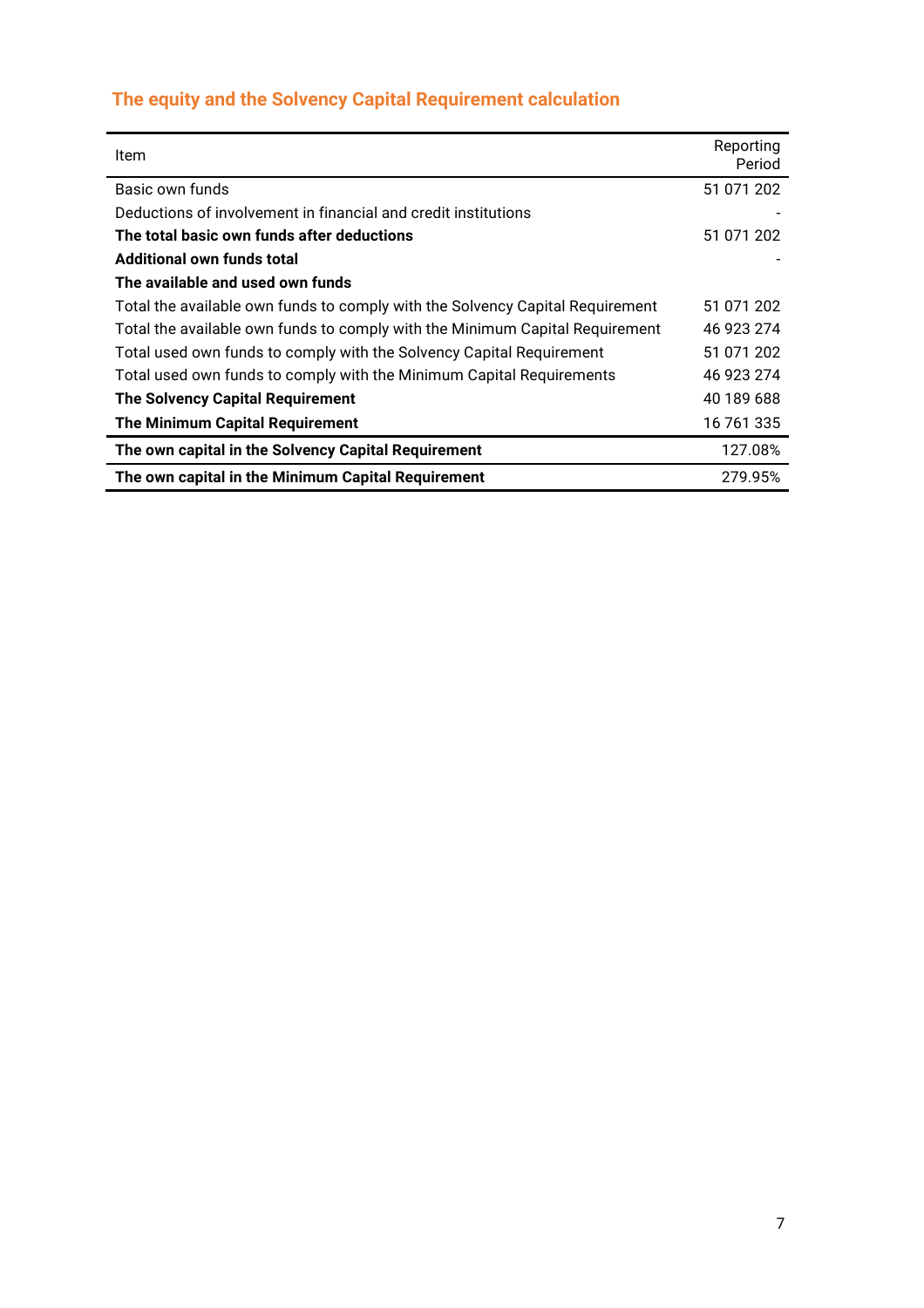# **Risk Management Report**

#### **1. Description**

Balcia implements a unified and effective risk management system. Its aim to identify, measure and assess, monitor and control, report and manage on a regular basis, the risks and their interdependencies, at individual and aggregated level, that are inherent or might be inherent in the business activities of Balcia.The Risk Management System is executed through the Balcia Risk Management Policy and Risk Appetite.

The Balcia Risk Management Policy reflects risk management system that is consistent with Balcia's nature, scale and the risks inherent to its operations. The Risk Management System is one of the three building blocks of Governance Program (System of Governance, Risk Management System and Internal Control System), consistent with Balcia's long-term business strategy and objectives.

The risk management system covers all Balcia business areas, but expressly focusses on the following areas:

- **Underwriting and reserving**. This area includes activities undertaken by Balcia to assess and manage the risk of loss or risk associated with adverse changes in the value of insurance liabilities resulting from inadequate pricing and provisioning assumptions. Ensuring data adequacy and quality is an essential part of this area.
- **Asset and liability management.** This area includes activities aimed at managing the structural (e.g. currency) and duration mismatch between assets and liabilities: any dependency between risks of different asset and liability classes; dependencies between the risks of different insurance obligations and effect of relevant riskmitigating techniques on asset-liability management.
- **Investments** (including derivatives and similar commitments). This area includes activities aimed to ensure that the investments comply with the prudent person principle, upholding the interests of policyholders and insured persons, taking into account Balcia's nature of business and Risk Appetite.
- **Liquidity and concentration risk management**. This area includes activities undertaken by Balcia to:
	- o take into account both short-term and long-term liquidity risk that may arise from the non-compliance of composition of the assets in terms of their nature and duration in order to meet the obligations as they fall due ;
	- $\circ$  identify the concentration risk and its limits, and actions to determine the impact of possible risks of contagion between concentrated exposures.
- **Operational risk management**. This area includes activities (including the transfer of responsibilities) undertaken by Balcia to identify, document and monitor operational risks, and its impact on the company on regular basis.
- **Reinsurance and other risk mitigation techniques**. This area includes activities undertaken by Balcia to ensure the selection of suitable reinsurance and other risk mitigation techniques in accordance with the Balcia Risk Profile.

The respective risk management regulations for each of the company's business areas are described in Balcia's policies and internal documents.

Balcia's activities are supervised and managed by two bodies: the Council and the Management Board. The Council is responsible for defining main goals, supervision, approving business decisions, controlling the Management Board, and other activities defined by Articles of Association and other Regulations. The Management Board is responsible for developing detailed strategy and other internal rules for achieving objectives, organizing management, communicating with stakeholders, and carrying out other tasks.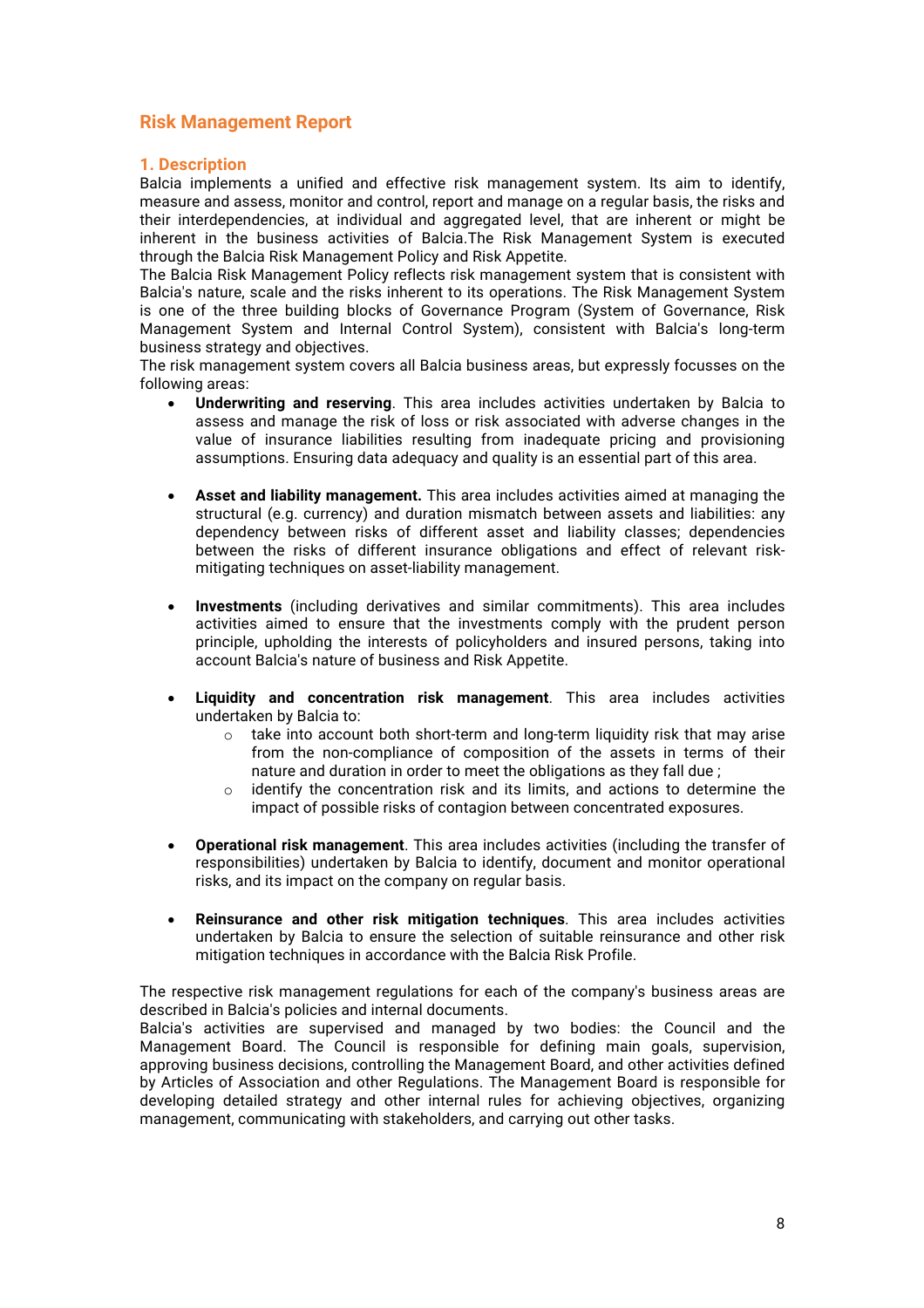The following key functions have been introduced into company's the System of Governance, which are specified by the regulations:

- Internal Audit function;
- Actuarial function;
- Risk management function;
- Compliance function.

#### **2. Risk categories**

The risk management system covers all risks that Balcia has or may be exposed to while performing its business operations. Risks are allocated among two risk groups:

- SF SCR risks and;
- NSF SCR risks.

All SF SCR risks are classified as Material risks and fall into the risk categories listed below according to Solvency II requirements, which adequately reflect the Balcia Risk Profile:

#### **2.1. Insurance risk categories**

Insurance risk is defined as a risk category that includes risks of losses asociated with events arising from company's insurance contracts coverages.

If the insurance risk can be classified under the sub-categories and its sub-parts of Table 1 according to Solvency II specified risk modules and their sub-modules (corresponding to the SF SCR assumptions), then such risk is classified as Material and belongs to the SF SCR risk group.

| <b>Name of sub-</b><br>category | Sub-category's<br>sub-parts                        | <b>Description - Causes of risks</b>                                                                                                                                                                                       |  |  |
|---------------------------------|----------------------------------------------------|----------------------------------------------------------------------------------------------------------------------------------------------------------------------------------------------------------------------------|--|--|
|                                 | Risks arising from non-life insurance obligations: |                                                                                                                                                                                                                            |  |  |
| Non-life<br>underwriting risk   | Premium risk                                       | the risk of loss, or of adverse change in the value of<br>insurance liabilities, resulting from fluctuations in the<br>timing, frequency and severity of insured events, as well<br>as from inadequate pricing.            |  |  |
|                                 | Reserve risk                                       | the risk of loss, or of adverse change in the value of<br>insurance liabilities, resulting from fluctuations in the<br>timing, and amount of claim settlements, as well as from<br>inadequate assumptions of provisioning. |  |  |
|                                 | Lapse risk                                         | the risk of loss or of adverse change in the value of<br>insurance liabilities, resulting from changes in the level or<br>volatility of the rates of policy lapses, terminations,<br>renewals and surrenders.              |  |  |
|                                 | Catastrpohe<br>risk                                | the risk of loss or of adverse change in the value of<br>insurance liabilities, resulting from significant uncertainty<br>of pricing and provisioning assumptions related to<br>extreme or exceptional events.             |  |  |
| <b>Health insurance</b>         |                                                    | The risks arising from health insurance obligations:                                                                                                                                                                       |  |  |
| underwriting risk               | Premium risk                                       | the risk of loss, or of adverse change in the value of<br>insurance liabilities, resulting from fluctuations in the<br>timing, frequency and severity of insured events, as well<br>as from inadequate pricing.            |  |  |
|                                 | Reserve risk                                       | the risk of loss, or of adverse change in the value of<br>insurance liabilities, resulting from fluctuations in the<br>timing, and amount of claim settlements, as well as from                                            |  |  |

#### *Table 1. Insurance risk sub-categories and its sub-parts.*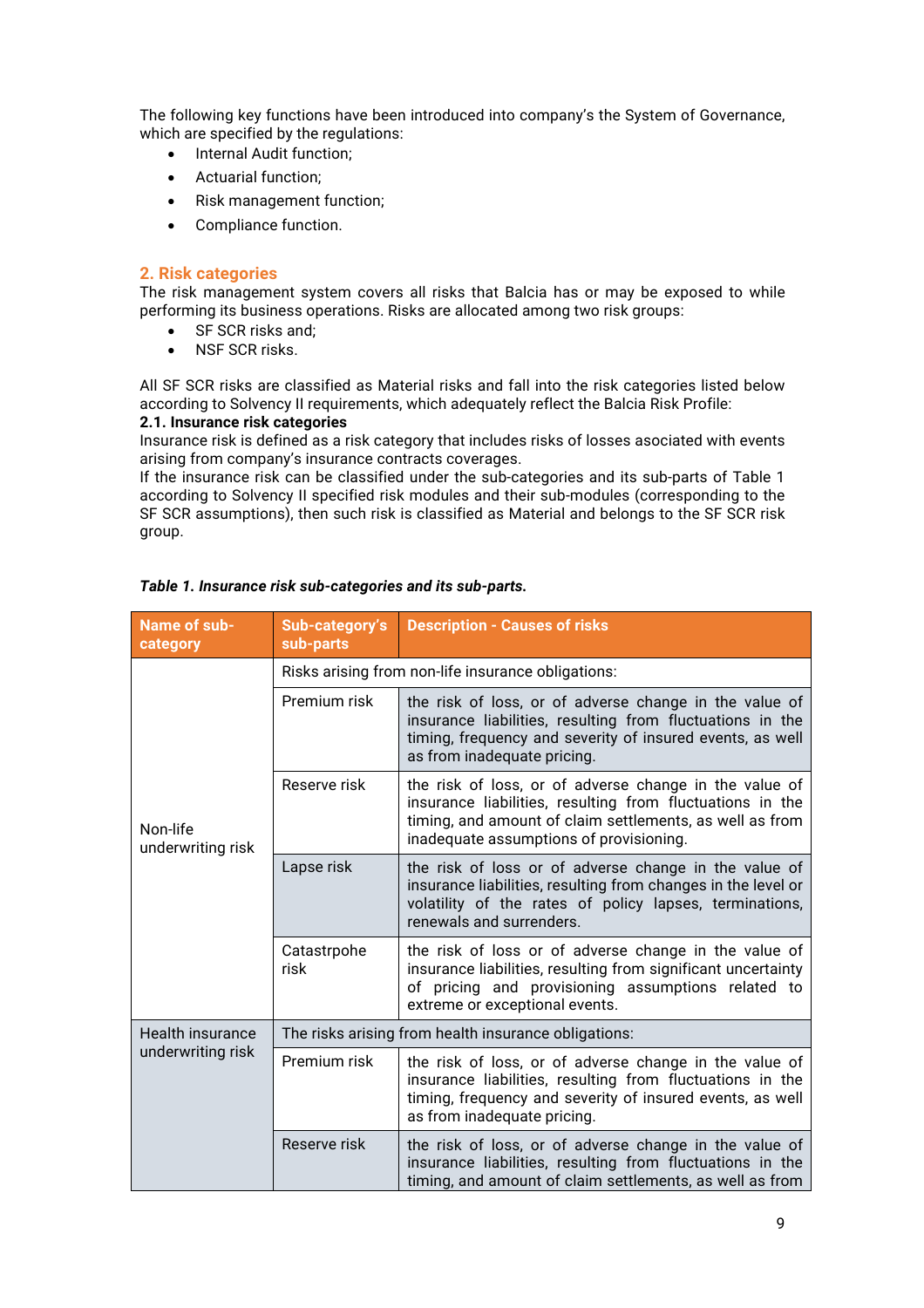|                                     |                                                    | inadequate assumptions of provisioning.                                                                                                                                                                                                                                                                    |  |
|-------------------------------------|----------------------------------------------------|------------------------------------------------------------------------------------------------------------------------------------------------------------------------------------------------------------------------------------------------------------------------------------------------------------|--|
|                                     | Lapse risk                                         | the risk of loss or of adverse change in the value of<br>insurance liabilities, resulting from changes in the level or<br>volatility of the rates of policy lapses, terminations,<br>renewals and surrenders.                                                                                              |  |
|                                     | Catastrophe<br>risk                                | the risk of loss, or of adverse change in the value of<br>liabilities, resulting from the significant<br>insurance<br>uncertainty of pricing and provisioning assumptions<br>related to outbreaks of major epidemics, as well as the<br>unusual accumulation of risks under such extreme<br>circumstances. |  |
| Life insurance<br>underwriting risk | The risks arising from life insurance obligations: |                                                                                                                                                                                                                                                                                                            |  |
|                                     | Longevity risk                                     | the risk of loss, or of adverse change in the value of<br>insurance liabilities, resulting from changes in the level,<br>trend, or volatility of mortality rates, where a decrease in<br>the mortality rate leads to an increase in the value of<br>insurance liabilities.                                 |  |
|                                     | Expenses risk                                      | the risk of loss or of adverse change in the value of<br>insurance liabilities, resulting from changes in the level,<br>trend or volatility of the expenses incurred in servicing<br>insurance or reinsurance contracts.                                                                                   |  |
|                                     | <b>Revision risk</b>                               | the risk of loss or of adverse change in the value of<br>insurance liabilities, resulting from fluctuations in the<br>level, trend or volatility of the revision rates applied to<br>annuities, due to changes in the legal environment or in<br>the state of health of the person insured.                |  |

If there are insurance risks that: 1) result from insurance contracts concluded by Balcia regarding the risks covered therein, and 2) under certain conditions, any of the SF SCR assumptions no longer apply or substantially deviate, then such risks belong to the NSF SCR risk group.

All NSF SCR risks can be classified as Material or Non-material risks, depending on the outcome of the risk assessment process.

#### **2.2. Market risk categories**

Market risk is defined as a risk category that involves risks associated with adverse changes in financial position that arise directly or indirectly from the volatility and fluctuation of assets, liabilities and FI market prices. This risk is covers part of the credit risk that is associated with the market risk concentration.

If market risk can be classified under the sub-categories of Table 2 according to the Solvency II specified risk sub-modules (corresponding to SF SCR assumptions), then such risk is classified as Material and belongs to SF SCR risk group.

| Name of<br>category | <b>Sub-category</b><br><b>parts</b> | Description - Causes of risks                                                                                                                                                                                                                                                            |
|---------------------|-------------------------------------|------------------------------------------------------------------------------------------------------------------------------------------------------------------------------------------------------------------------------------------------------------------------------------------|
| risk<br>Market      | Interest rate risks                 | Risk of the sensitivity of the values of assets, liabilities<br>and financial instruments to changes in the term structure<br>of interest rates or in the volatility of interest rates. This<br>risk originates from a portfolio of financial instruments<br>and an investment strategy. |

#### *Table 2. Market risk sub-categories.*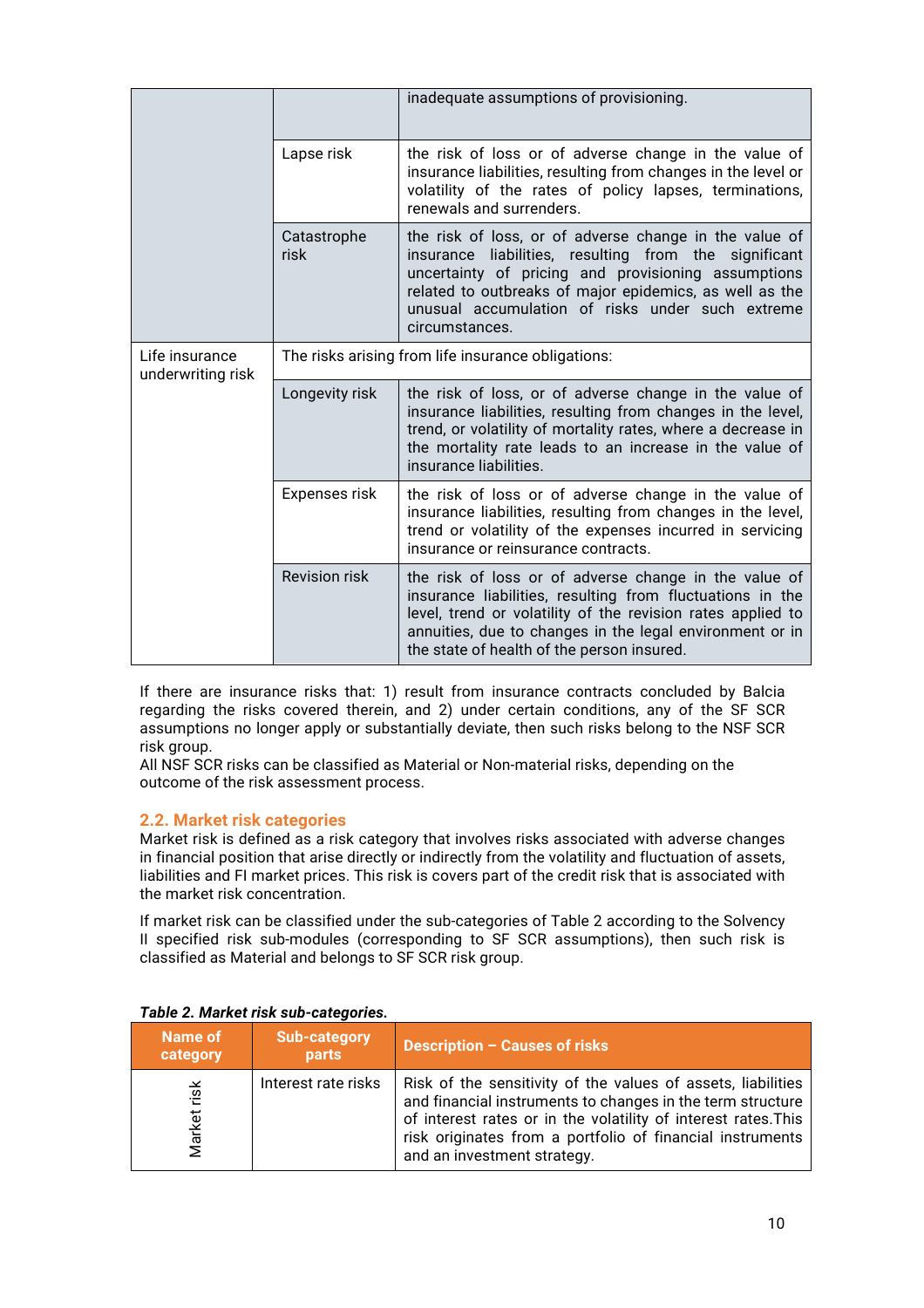| Name of<br>category | <b>Sub-category</b><br>parts | <b>Description - Causes of risks</b>                                                                                                                                                                            |
|---------------------|------------------------------|-----------------------------------------------------------------------------------------------------------------------------------------------------------------------------------------------------------------|
|                     | Equity risk                  | Risk of the sensitivity of the values of assets, liabilities<br>and financial instruments to changes in the level or in the<br>volatility of market prices of equities.                                         |
|                     | Property risk                | Risk of the sensitivity of the values of assets, liabilities<br>and financial instruments to changes in the level or in the<br>volatility of market prices of real estate.                                      |
|                     | Spread risk                  | Risk of the sensitivity of the values of assets, liabilities<br>and financial instruments to changes in the level or in the<br>volatility of credit spreads over the risk-free interest rate<br>term structure. |
|                     | Currency risk                | Risk of the sensitivity of the values of assets, liabilities<br>and financial instruments to changes in the level or in the<br>volatility of currency exchange rates.                                           |
|                     | <b>Concentration risk</b>    | risks stemming either from lack of diversification in the<br>asset portfolio or from large exposure to default risk by a<br>single issuer of securities or a group of related issuers.                          |

If there are market risks that: 1) arise from fluctuations and volatility of the Company's assets, liabilities or FI market price levels; and 2) under certain conditions, any of the SF SCR assumptions no longer apply or significantly deviate, then such risks belong to the NSF SCR risk group.

All NSF SCR risks can be classified as Material or Non-material risks depending on the outcome of the risk assessment process.

#### **2.2.1. Derivatives**

Balcia invests all its assets according to prudent princliple manner. Investments are made in FIs whose risks Balcia can adequately identify, measure, monitor and control, report and manage. When investing in derivatives whose nominal exposure exceeds a certain percentage of the Investment Portfolio, it must assess the FI impact on Balcia's capital position.

The use of derivatives is only allowed if they contribute to:

- Effective Portfolio Management. In this case, Balcia demonstrates how the use of derivatives improve the quality, safety, liquidity or profitability of investment portfolio;
- Risk reduction or risk mitigation. Balcia documents and demonstrates the effectiveness of risk mitigation using derivatives.

Balcia currently does not hold derivatives.

#### **2.3. Counterparty default risk (including credit risk) categories**

The counterparty default risk (hereinafter - CDR) is a risk category that reflects possible losses due to unexpected default, or deterioration in the credit standing, of the counterparties and debtors over the following 12 months. The counterparty default risk covers riskmitigating contracts, such as reinsurance arrangements, securitisations and derivatives, and receivables from intermediaries, as well as any other credit exposures which are not covered under the spread risk.

If the CDR risk can be classified under the the sub-categories of Table 3 according to the Solvency II specified risk sub-modules (corresponding to the SF SCR assumptions), then such risk is classified as Material Risk and falls within the SF SCR risk group.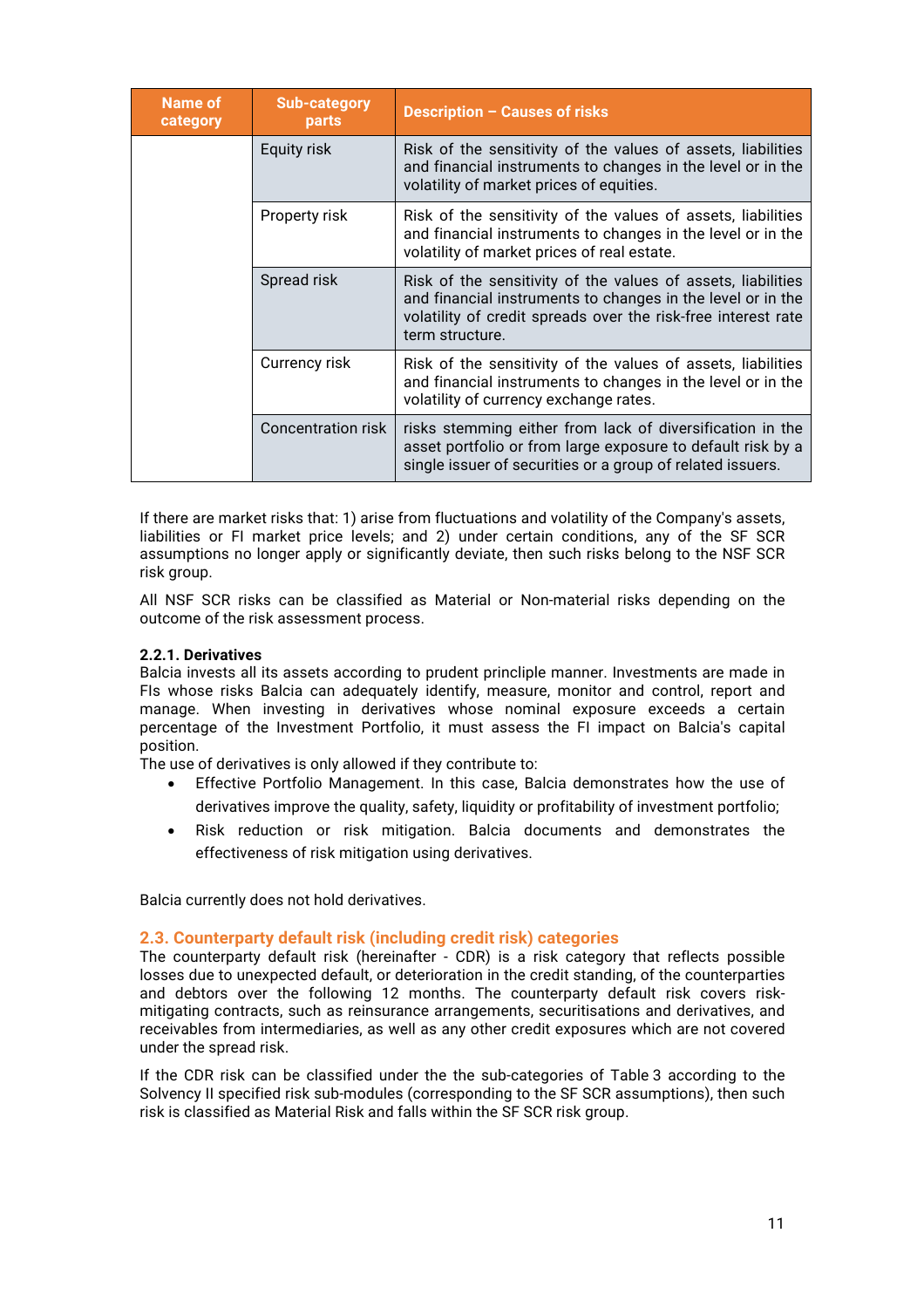| <b>Name of</b><br>category | <b>Sub-category</b>                                      | <b>Description - Causes of risks</b>                                                                                                                                                                                                                                                             |  |  |
|----------------------------|----------------------------------------------------------|--------------------------------------------------------------------------------------------------------------------------------------------------------------------------------------------------------------------------------------------------------------------------------------------------|--|--|
|                            | Type 1 exposures                                         | Risks, which consist of exposures in relation to the<br>following:                                                                                                                                                                                                                               |  |  |
|                            | (banks, reinsurers)                                      | risk mitigation contracts,<br>including<br>reinsurance<br>contracts:                                                                                                                                                                                                                             |  |  |
|                            |                                                          | cash at banks:<br>$\bullet$                                                                                                                                                                                                                                                                      |  |  |
| CDR                        |                                                          | deposits with ceding companies where the number of<br>single name exposures does not exceed 15;                                                                                                                                                                                                  |  |  |
|                            |                                                          | commitments received by an insurance or reinsurance<br>$\bullet$<br>undertaking which have been called up but are unpaid,<br>where the number of single name exposures does not<br>exceed 15;                                                                                                    |  |  |
|                            |                                                          | legally binding commitments which the undertaking<br>has provided or arranged and which may create<br>payment obligations depending on the credit standing<br>or default on a counterparty including guarantees,<br>letters of credit, letters of comfort which the<br>undertaking has provided. |  |  |
|                            | Type 2 exposures                                         | Risks, which consist of all credit exposures which are not<br>covered under the spread risk and which are not type 1<br>exposures, including the following:                                                                                                                                      |  |  |
|                            | (intermediary debts,<br>policyholders'<br>debts, others) | Receivables from intermediaries;                                                                                                                                                                                                                                                                 |  |  |
|                            |                                                          | policyholders debtors;<br>$\bullet$                                                                                                                                                                                                                                                              |  |  |
|                            |                                                          | mortgage loans;<br>$\bullet$                                                                                                                                                                                                                                                                     |  |  |
|                            |                                                          | deposits with ceding companies where the number of<br>$\bullet$<br>single name exposures exceeds 15;                                                                                                                                                                                             |  |  |
|                            |                                                          | commitments received by an insurance or reinsurance<br>undertaking which have been called up but are unpaid<br>where the number of single name exposures exceeds<br>15.                                                                                                                          |  |  |

#### *Table 3. Counterparty default risk sub-categories.*

If there is CDR that: 1) arise from contracts concluded by the Company or possible losses due to unexpected default, or deterioration in the credit standing, of the counterparties and debtors, and 2) under certain circumstances, any of the SF SCR assumptions no longer apply or significantly deviate, then such risks belong to NSF SCR risk group.

All NSF SCR risks can be classified as Material or Non-matrial Risks depending on the outcome of the risk assessment process.

#### **2.4. Operational risk categories**

Operational risk is defined as a risk category that includes the risks of inadequate or failed internal processes, personnel errors or internal fraud, systems or external events. Operational risk includes legal risk (legal uncertainty); however, excludes risks arising from strategic decisions as well as reputation risk.

If the operational risk can be classified under the sub-categorization of Table 4 according to the Solvency II specified risk module assumptions (corresponding to the SF SCR assumptions), then such risk is classified as Material and belongs to the SF SCR risk group.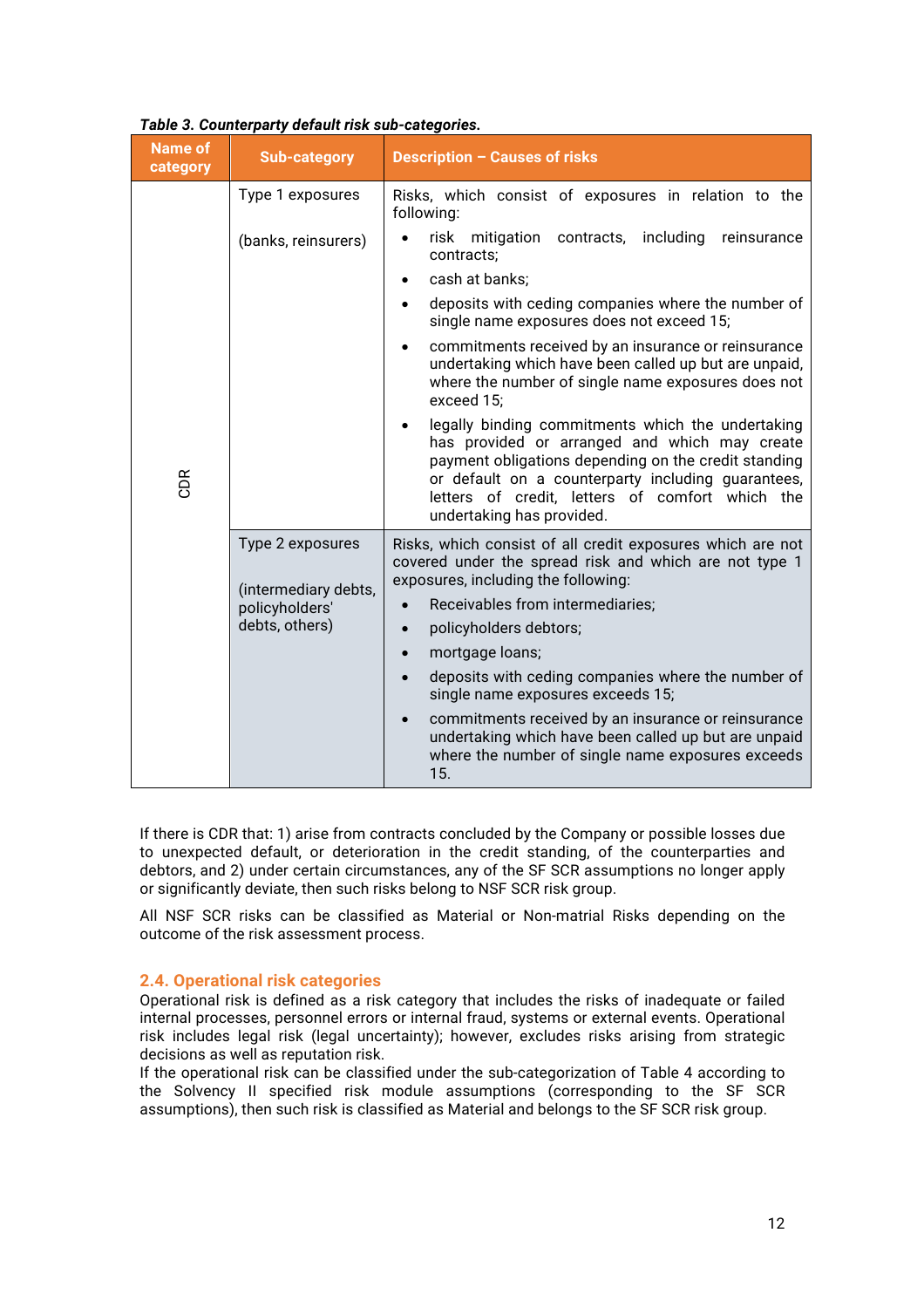| Name of category Sub-category |                                     | Description - Causes of risks                                                                                                                                                                                                                 |  |
|-------------------------------|-------------------------------------|-----------------------------------------------------------------------------------------------------------------------------------------------------------------------------------------------------------------------------------------------|--|
|                               | Process risk                        | Risk of loss arising from an inadequate or failed<br>internal process.                                                                                                                                                                        |  |
|                               | Personnel risk<br>(including fraud) | Risk of loss arising from inadequate human resource<br>management policy, intentional or unintentional action<br>or inaction of employees.                                                                                                    |  |
| Operational risk              | System risk                         | Risk of loss arising from inadequate or non-existent<br>information technology, system and / or information<br>security violations, or lack of information security<br>measures resulting in incomplete, inconsistent and<br>misleading data. |  |
|                               | External event risk                 | Rrisk of loss arising from actions or external factors.                                                                                                                                                                                       |  |
|                               | Legal risk (legal<br>uncertainty)   | The risk of loss arising from legal proceedings,<br>adverse court rulling, unenforceable agreements<br>affecting the company's operational activities or<br>position.                                                                         |  |

#### *Table 4. Operational risk sub-category breakdown.*

If there are operational risks that: 1) can not be classified as belonging to one of the subcategories in Table 4, and 2) under specific conditions, any of the SF SCR assumptions no longer apply or significantly deviate, then such risks belong to the NSF SCR risk group. All NSF SCR risks can be classified as Material or Non-material Risks, depending on the outcome of the risk assessment process.

#### **3. Risk management process**

The risk management process includes risk identification, measurement and assessment, monitoring and control, reporting and management actions.

#### **3.1. Risks identification**

Risk identification is integrated into the following business processes:

- Development of new insurance line or product, as well as amendments to existing ones;
- Purchase of financial instruments;
- Changes in operational processes;
- Any daily decision-making, if it involves potential risk;
- Reporting on operational incidents, events or losses;

#### **3.2. Risk Measurement and Assessment**

All identified risks are measured and assessed taking into account:

- SF SCR calculation and/or:
- QQ method.

#### **3.2.1. Risk measurement using SF SCR**

If the identified risk is classified as SF SCR risk, then the value of risk shall be determined by (risk measured as) the size of changes in Balcia's Solvency Capital Requirement risk modules and/or risk sub-module using SF SCR. Otherwise, QQ method will be used (see below).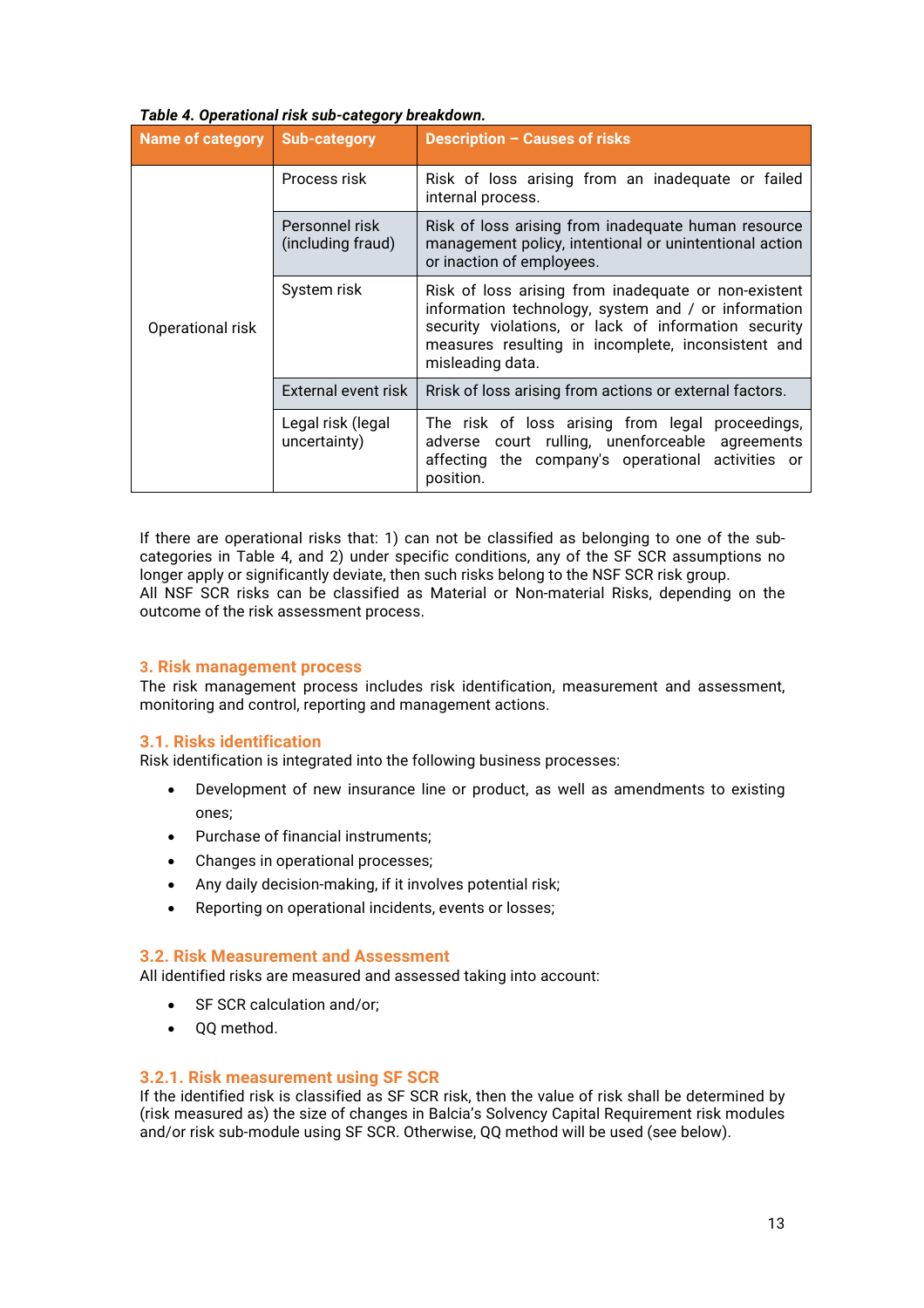#### **3.2.2. QQ Method**

If the identified risk is classified as an NSF SCR risk, then the QQ method is used. For example, using an expert assessment, by obtaining risk's probability and its financial impact, Balcia's risk materiality is determined.

#### **3.3. Risk monitoring and control**

All Balcia risks are monitored and controlled on regular basis:

- Material risks are monitored and controlled at least quarterly;
- Non-material risks are monitored once per a calendar year, which are to be revalued on its materiality using the QQ method.

Material risks that are measured and assessed by SF SCR are controlled according to its rating, which is measured by the utilization of risk category to CRA and CRT, i.e. the proportion of the Solvency Capital Requirement of risk modules and/or risk sub-modules categories' value to the size of CRA or CRT. The rating is used as a control tool for management actions of a particular risk category.

Risk monitoring and control is also based on:

- Changes in the amount of material risks from the previous reporting period;
- Forecasts of material risk values;
- Assessment of QQ method the assessment of risk materiality is based on the financial impact and probability of risk;
- Expert judgement and recommendations.

#### **3.4. Risk reporting**

Risk reporting enables the Management Board and the Council to assess the impact of the decisions made on Balcia's capital adequacy and provide a basis for assessing the effectiveness of the risk management system.

Each employee reports to the director of its department about potential risks that may pose a threat to Balcia or risks that have already materialised and may affect Balcia's capital.

#### **3.5. Management actions**

The purpose of management actions is to reduce the risk that Balcia faces or may face in business operations. The following mitigation actions are distinguished:

- Risk reduction reducing or limiting the exposure to risk or the likelihood of its occurrence;
- Risk transfer transfering risk management processes to other institutions (eg reinsurance companies);
- Risk acceptance accepting the risk, without any additional risk elimination measures, when the exposure's impact on Company's operation is Immaterial;
- Risk avoidance refraining from activities or to halting activities that cause or increase the amount of risk.

#### **3.5.1. Reinsurance**

Reinsurance is part of the Risk Management System and one of the essential risk mitigation techniques. Reinsurance transfers risk to other institutions, reducing or limiting the impact of net risks.

Risks are transferred to reinsurance in accordance with the Balcia Risk Appetite. This is done with:

- Obligatory reinsurance contracts; or
- Faculative reinsurance contracts, if: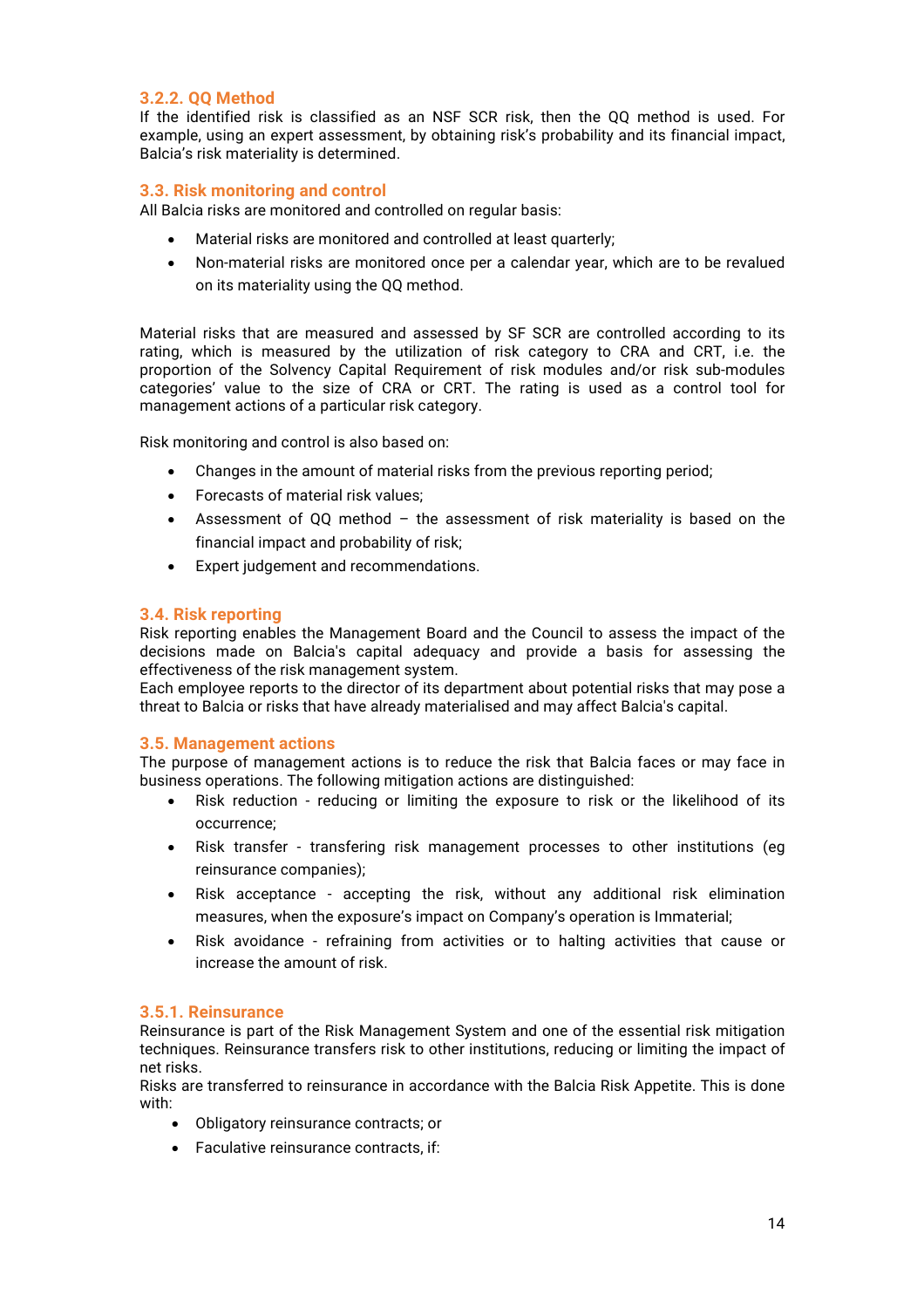- o the total sum insured of the object exceeds the limits specified in the obligatory reinsurance contract or is outside the coverage of the obligatory reinsurance contract;
- $\circ$  the respective insurance line does not have an obligatory reinsurance contract.

#### **4. Risk appetite**

In order to achieve its strategic goals, Balcia sets the Risk Appetite, which reflects the company's maximum-permissible total risk amount, as well as the amount of each Material Risk that is expressed as the Category risk appetite or Category risk tolerance.

If Balcia's maximum risk level is exceeded, Balcia's Management Board immediately takes appropriate action to mitigate the risks that may affect capital adequacy.

Balcia determines the Risk Appetite taking into account the maximum permissible financial loss both at aggregate and at individual level, impairment of assets or increase in liabilities over a period of one year.

#### **5. Own risk and solvency assessment**

Balcia, at least once a year, carries out an Own Risk and Solvency Assessment (ORSA). It enables Balcia to ensure that:

- it is and will be adequately capitalized in order to to achieve its business strategy for a projected period of 3 years;
- it will be adequately resistant againtst those Material risks to which Balcia is exposed or can be exposed while performing its long-term business objectives.

During ORSA, Balcia performs stress tests and scenario analysis. This is done in order to determine and assess the likely impact of various extreme and adverse events on Balcia's ability to fully honor its obligations under insurance contracts, and to ensure its financial stability.